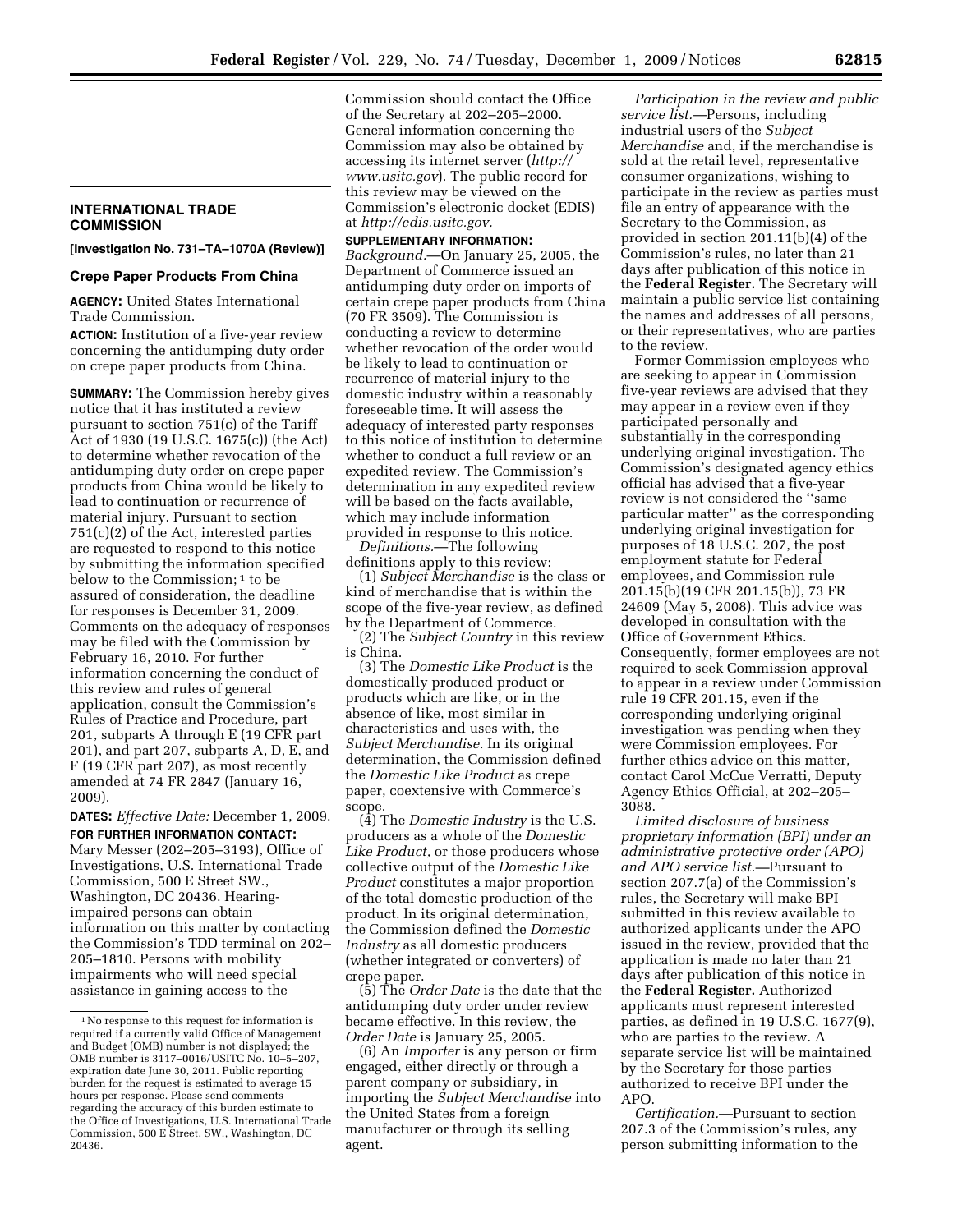Commission in connection with this review must certify that the information is accurate and complete to the best of the submitter's knowledge. In making the certification, the submitter will be deemed to consent, unless otherwise specified, for the Commission, its employees, and contract personnel to use the information provided in any other reviews or investigations of the same or comparable products which the Commission conducts under Title VII of the Act, or in internal audits and investigations relating to the programs and operations of the Commission pursuant to 5 U.S.C. Appendix 3.

*Written submissions.*—Pursuant to section 207.61 of the Commission's rules, each interested party response to this notice must provide the information specified below. The deadline for filing such responses is December 31, 2009. Pursuant to section 207.62(b) of the Commission's rules, eligible parties (as specified in Commission rule 207.62(b)(1)) may also file comments concerning the adequacy of responses to the notice of institution and whether the Commission should conduct an expedited or full review. The deadline for filing such comments is February 16, 2010. All written submissions must conform with the provisions of sections 201.8 and 207.3 of the Commission's rules and any submissions that contain BPI must also conform with the requirements of sections 201.6 and 207.7 of the Commission's rules. The Commission's rules do not authorize filing of submissions with the Secretary by facsimile or electronic means, except to the extent permitted by section 201.8 of the Commission's rules, as amended, 67 FR 68036 (November 8, 2002). Also, in accordance with sections 201.16(c) and 207.3 of the Commission's rules, each document filed by a party to the review must be served on all other parties to the review (as identified by either the public or APO service list as appropriate), and a certificate of service must accompany the document (if you are not a party to the review you do not need to serve your response).

*Inability to provide requested information.*—Pursuant to section 207.61(c) of the Commission's rules, any interested party that cannot furnish the information requested by this notice in the requested form and manner shall notify the Commission at the earliest possible time, provide a full explanation of why it cannot provide the requested information, and indicate alternative forms in which it can provide equivalent information. If an interested party does not provide this notification (or the Commission finds the explanation provided in the notification

inadequate) and fails to provide a complete response to this notice, the Commission may take an adverse inference against the party pursuant to section 776(b) of the Act in making its determination in the review.

*Information To Be Provided in Response to this Notice of Institution:*  As used below, the term ''firm'' includes any related firms.

(1) The name and address of your firm or entity (including World Wide Web address) and name, telephone number, fax number, and E-mail address of the certifying official.

(2) A statement indicating whether your firm/entity is a U.S. producer of the *Domestic Like Product,* a U.S. union or worker group, a U.S. importer of the *Subject Merchandise,* a foreign producer or exporter of the *Subject Merchandise,*  a U.S. or foreign trade or business association, or another interested party (including an explanation). If you are a union/worker group or trade/business association, identify the firms in which your workers are employed or which are members of your association.

(3) A statement indicating whether your firm/entity is willing to participate in this review by providing information requested by the Commission.

(4) A statement of the likely effects of the revocation of the antidumping duty order on the *Domestic Industry* in general and/or your firm/entity specifically. In your response, please discuss the various factors specified in section 752(a) of the Act (19 U.S.C. 1675a(a)) including the likely volume of subject imports, likely price effects of subject imports, and likely impact of imports of *Subject Merchandise* on the *Domestic Industry.* 

(5) A list of all known and currently operating U.S. producers of the *Domestic Like Product.* Identify any known related parties and the nature of the relationship as defined in section 771(4)(B) of the Act (19 U.S.C. 1677(4)(B)).

(6) A list of all known and currently operating U.S. importers of the *Subject Merchandise* and producers of the *Subject Merchandise* in the *Subject Country* that currently export or have exported *Subject Merchandise* to the United States or other countries since the *Order Date.* 

(7) A list of 3–5 leading purchasers in the U.S. market for the *Domestic Like Product* and the *Subject Merchandise*  (including street address, World Wide Web address, and the name, telephone number, fax number, and E-mail address of a responsible official at each firm).

(8) A list of known sources of information on national or regional prices for the *Domestic Like Product* or the *Subject Merchandise* in the U.S. or other markets.

(9) If you are a U.S. producer of the *Domestic Like Product,* provide the following information on your firm's operations on that product during calendar year 2008, except as noted (report quantity data in square meters and value data in U.S. dollars, f.o.b. plant). If you are a union/worker group or trade/business association, provide the information, on an aggregate basis, for the firms in which your workers are employed/which are members of your association.

(a) Production (quantity) and, if known, an estimate of the percentage of total U.S. production of the *Domestic Like Product* accounted for by your firm's(s') production;

(b) Capacity (quantity) of your firm to produce the *Domestic Like Product* (*i.e.,*  the level of production that your establishment(s) could reasonably have expected to attain during the year, assuming normal operating conditions (using equipment and machinery in place and ready to operate), normal operating levels (hours per week/weeks per year), time for downtime, maintenance, repair, and cleanup, and a typical or representative product mix);

(c) the quantity and value of U.S. commercial shipments of the *Domestic*  Like Product produced in your U.S. plant(s);

(d) the quantity and value of U.S. internal consumption/company transfers of the *Domestic Like Product*  produced in your U.S. plant(s); and

(e) the value of (i) net sales, (ii) cost of goods sold (COGS), (iii) gross profit, (iv) selling, general and administrative (SG&A) expenses, and (v) operating income of the *Domestic Like Product*  produced in your U.S. plant(s) (include both U.S. and export commercial sales, internal consumption, and company transfers) for your most recently completed fiscal year (identify the date on which your fiscal year ends).

(10) If you are a U.S. importer or a trade/business association of U.S. importers of the *Subject Merchandise*  from the *Subject Country,* provide the following information on your firm's(s') operations on that product during calendar year 2008 (report quantity data in square meters and value data in U.S. dollars). If you are a trade/business association, provide the information, on an aggregate basis, for the firms which are members of your association.

(a) The quantity and value (landed, duty-paid but not including antidumping duties) of U.S. imports and, if known, an estimate of the percentage of total U.S. imports of *Subject Merchandise* from the *Subject*